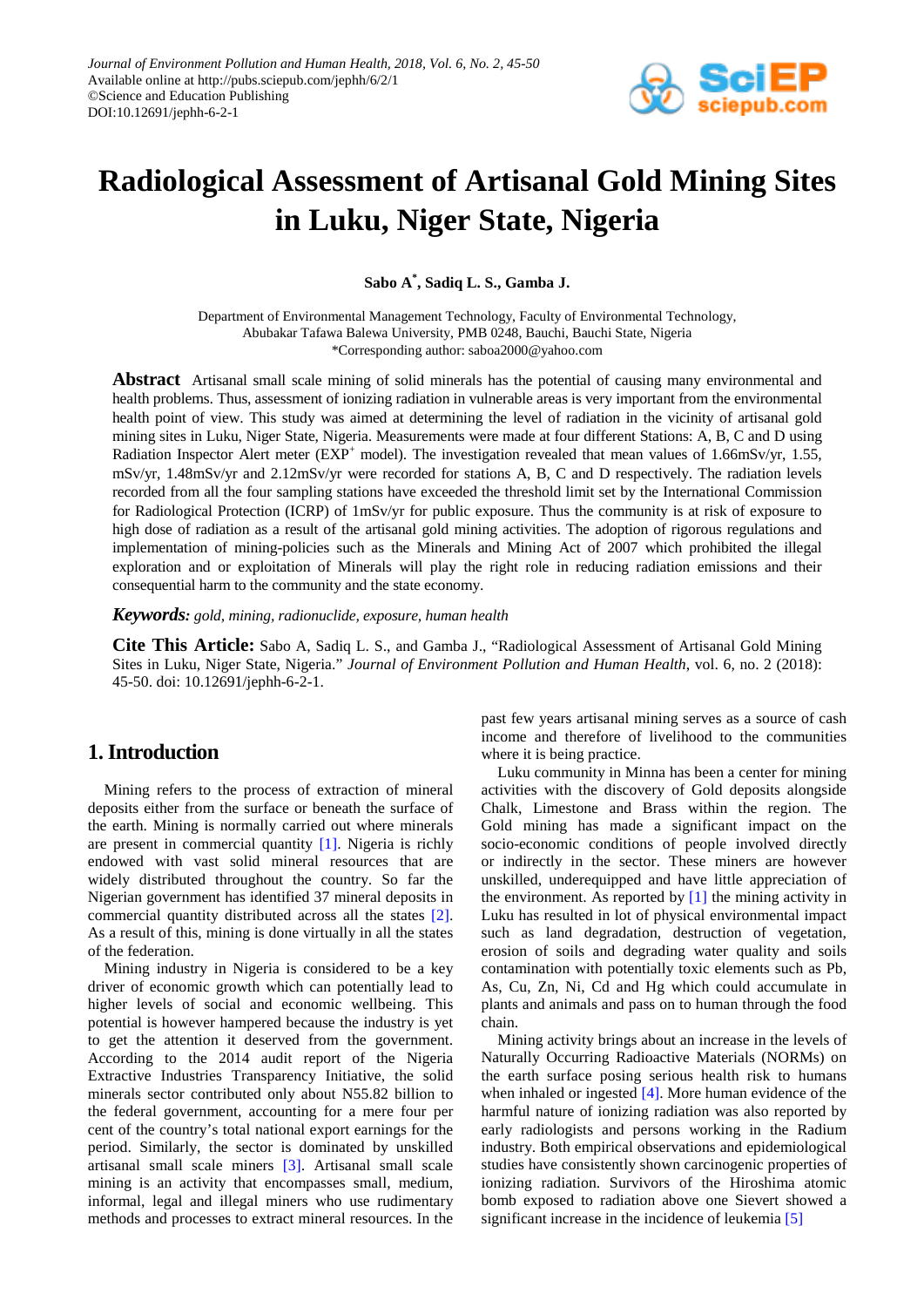Natural radioactivity is widely spread in the earth's environment and depends primarily on the geological and geographical conditions, and appears at different levels in the soils of each region in the world  $[6]$ . According to  $[7]$ radionuclides of Uranium and Thorium and their decay products are the most important NORMs in radiological studies as they contribute in no small measure to human exposure in the environment.

Nigeria is such a country where the impact of ionizing radiation has received less attention and concern. Thus, the risk of exposure to radiation is often ignored  $[8]$ . As such, although there were reports on the general environmental impacts of the gold mining at Luku community, there is limited scientific information on the background ionizing radiation in the area. Thus, a radiological hazard assessment was carried out in order to evaluate the health risk to the population in the mining area. The study is therefore expected to create awareness to all the stakeholders including (artisanal) miners, the local population, as well as the relevant regulatory authorities on the possible impacts of the mining operation on human health.

## **2. Materials and Methods**

## **2.1. Study Area and Its Geology**

The study was conducted at Lukku mining site, Minna Niger State. It is located in North-Central part of Nigeria which lies within the coordinates of longitude  $6^025$ 'E and  $6^0$ 45'E and latitude  $9^0$ 24'N and  $9^0$ 48'N (Figure 1 and Figure 2) The Minna area comprises of meta-sedimentary

and meta-igneous rocks which have undergone polyphase deformation and metamorphism. These rocks have been intruded by granitic rocks of Pan-African age. Five lithostratigraphic units have been recognized in Minna area. The schist occurs as a flat laying narrow southwestnortheast belt at the central part of Minna with small quartzite ridge parallel to it. The gneiss occurs as a small suite at the northern and southern part of the area forming a contact with the granite. Feldspathic rich pegmatite is bounded to the east, with average width of 65 meters and 100 meters long. Granitic rocks dominate the rock types in the area and vary in texture and composition [\[9\].](#page-5-8) A study carried out by [\[10\]](#page-5-9) has shown that higher radiation levels are associated with igneous rock such as granite, earlier described as the dominant rock in the study area.

#### **2.2. Survey Instrument**

A Radiation Inspector Alert (EXP<sup>+</sup> model) as shown on Plate 1 was used for the overall measurement of the radiation levels within the study area that included cumulative radiation and points of measurement at the location. The Inspector uses a Geiger-Mueller tube to detect the total radiation (sum of alpha, beta, gamma, and x-ray radiation). The Geiger tube generates a pulse of electrical current each time radiation passes through the tube and causes ionization. Each pulse is electronically detected and registered as a count. The Inspector displays the counts in the μSv/hr units. The device was held with the window facing the surface of the mining site in order to measure the ambient radiation, and the readings were taken after the counts stabilized. The device was ensured to have been calibrated.



**Figure 1.** Map of Minna showing Luku mining site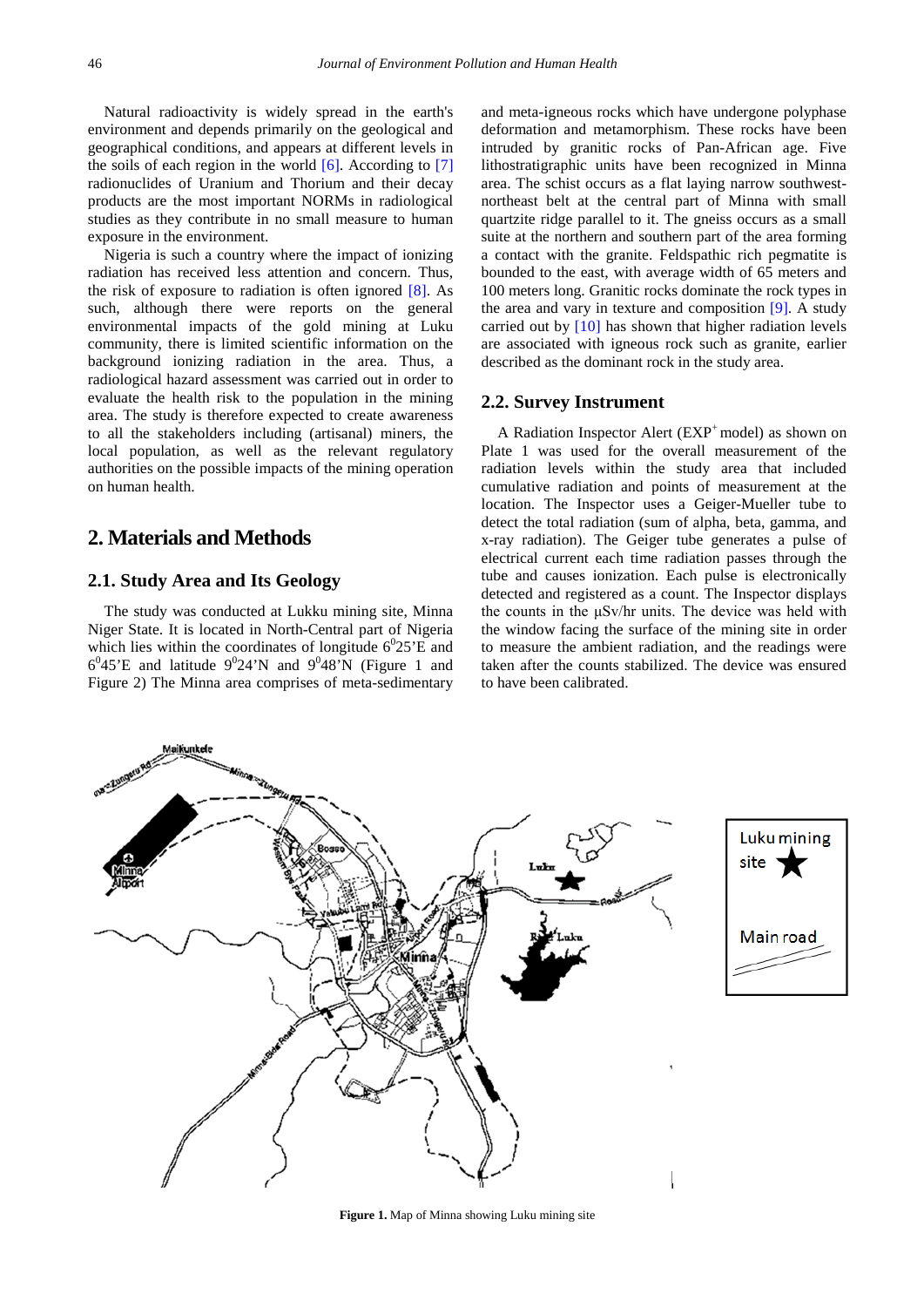

**Figure 2.** Map of the mining site showing the sampling locations



Plate 1. Radiation detector equipment put to use on-site



Plate 2. Exposed Luku artisanal Gold miners without protective gears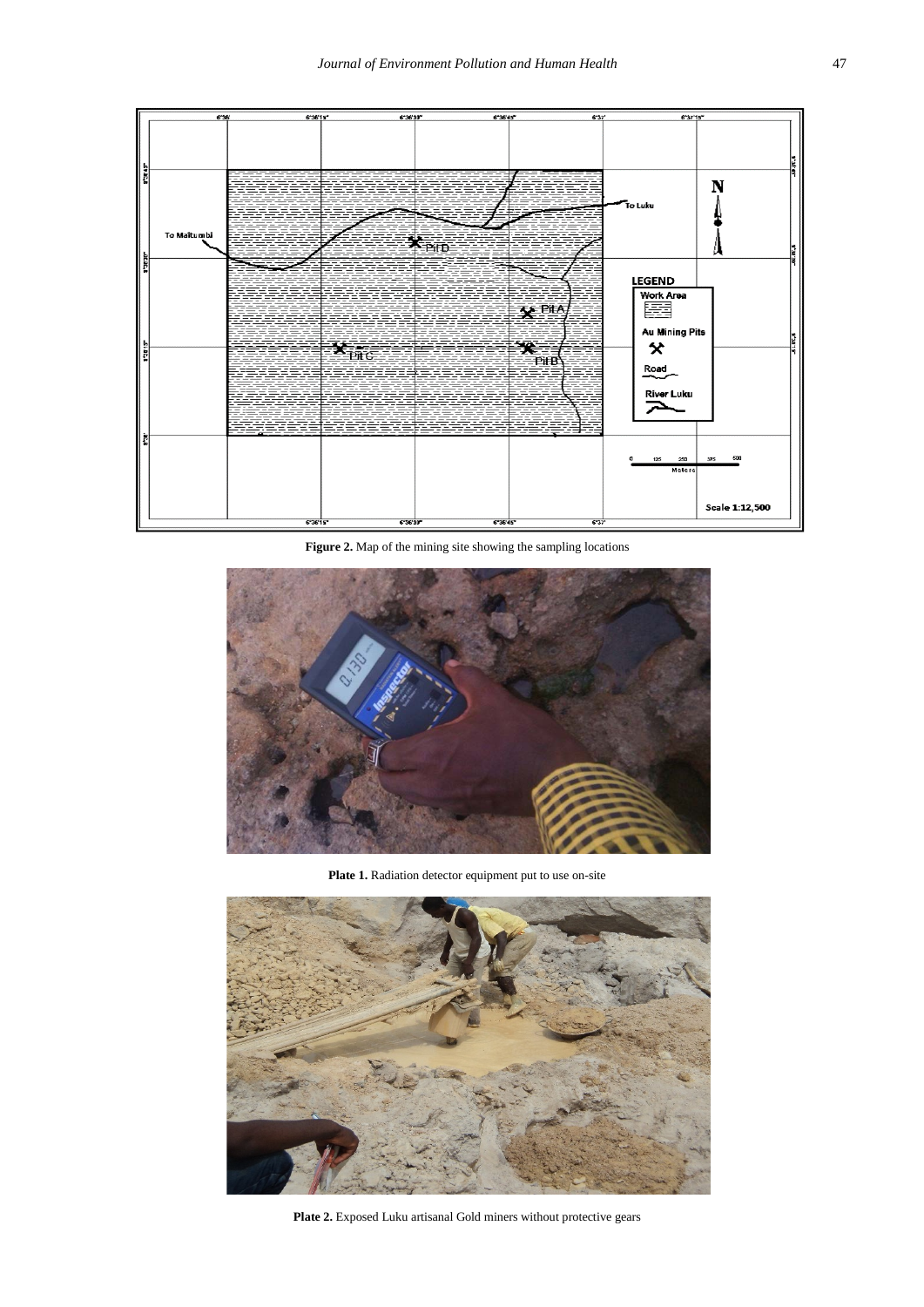## **2.3. Method of Data Collection**

Four sampling stations representing different gold excavation pits were identified in the study area. In each of the stations five sampling points were marked. Levels of radiation were recorded at each of the sampling points with 3 replications. Thus a total of 60 readings were taken from the survey area.

Additionally, background reading was taken at a distance of 1000 meters each from the survey pits which was used for correcting the results obtained. In each case, the Radiation Inspector Alert was held at height 1 meter above the ground for the minimum of 30 seconds or until the reading stabilizes, which was converted to annual cumulative dose rate.

#### **2.4. Data Analysis**

Variables were measured in nominal scales and plotted on the graphs of Cumulative Radiation Level against Points of Measurement. The mean Radiation Levels were therefore plotted against the four survey stations (pits A, B, C and D). All values (μSv/hr) were converted into mSv/yr based on the dose conversion factors of United Nations Scientific Committee on the Effects of Atomic Radiation[, \[6\]](#page-5-5) using the relation below:

Cumulative radiation level  
= 
$$
\frac{m(\mu Sv / hr) \times 8760 hrs}{1000} mSv / yr
$$
 (1)

Where  $m$  is the INSPECTOR  $EXP<sup>+</sup>$  meter reading.

Then the mean of the readings taken from each of the pit was calculated using the formula;

$$
\overline{x} = \frac{\sum x}{n}.
$$
 (2)

## **3. Results**

#### **3.1. Radiation Levels of Station A**

Figure 3 shows the mean radiation levels of the pits at Station A. The highest radiation was recorded from the first point of measurement (1) with mean value of 2.41mSv/yr followed by 2.12mSv/yr at the fourth point (4). The least background radiation recorded was from point 2 with 1.06mSv/yr. The results showed that all the radiation recorded at station A exceeded the threshold limit for public exposure to background radiation of 1mSv/yr recommended by the International Commission of Radiological Protectio[n \[10\].](#page-5-9)

### **3.2. Radiation Levels at Station B**

Figure 4 presents the radiation levels of the pits at Station B. The results showed that the second (2) and first (1) points of measurement with mean values of 2.56 mSv/yr and 2.27mSv/yr respectively had the highest levels of radiation.

The least mean value was obtained at the fourth (4) point with 0.74mSv/yr. Almost same values were recorded from the third (3) and fifth (5) points of measurement with 1.09 mSv/yr and 1.06mSv/yr mean radiation levels respectively.



**Figure 3.** Cumulative radiation levels against points of measurement at Station A



**Figure 4.** Cumulative radiation levels against points of measurement at Station B

## **3.3. Radiation Levels at Station C**

The levels of radiation at different sampling pits at Station C are shown in Figure 5. The investigation revealed that the highest radiation was recorded from Fourth point of measurement with 2.11mSv/yr. The second and fifth points of measurement recorded the least background radiation levels of 1.2mSv/yr each. The first point of measurement had 1.75mSv/yr, while the third point had 1.14mSv/yr background value.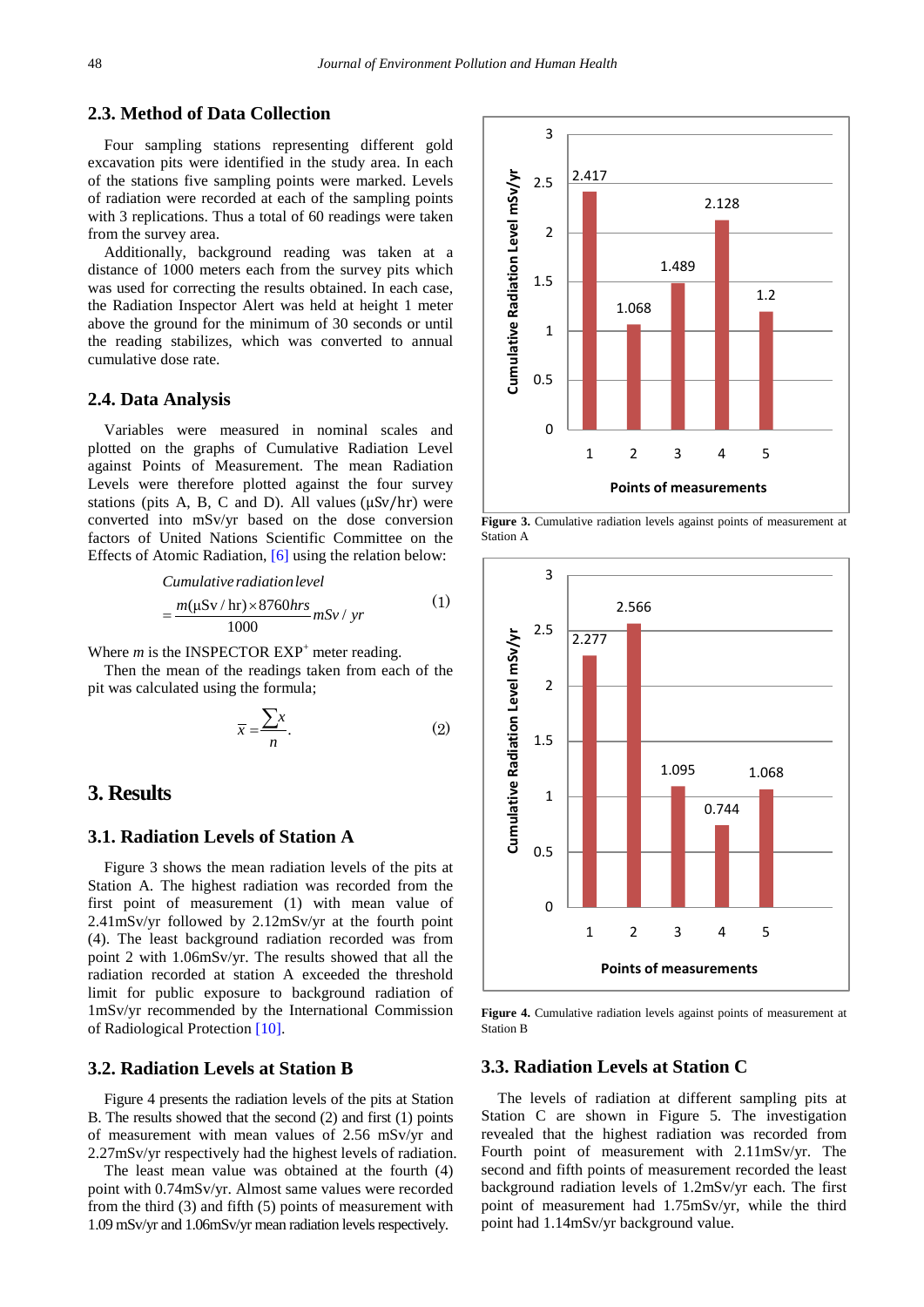

Figure 5. Cumulative radiation levels against points of measurement at Station C

## **3.4. Radiation Level of Station D**

The radiation levels recorded in the pits at Station D are presented in Figure 6. The results showed that 3.39mSv/yr was the highest mean value recorded, from the first (1) point of measurement. The mean values observed at the second and fourth points were 2.33 mSv/yr and 2.12mSv/yr respectively. The least levels of radiation were however recorded at points three (3) and Five (5) with 1.48 mSv/yr and 1.25mSv/yr mean values respectively.



Figure 6. Cumulative radiation levels against points of measurement at Station D

## **3.5. Mean Radiation Levels from All the Survey Stations**

Figure 7 shows the mean radiation levels recorded from all the four survey Stations. The results revealed that the highest mean background radiation level was recorded at Station D with mean value of 2.12mSv/yr. Pits A, B and C however recorded similar but relatively lower background radiation levels of 1.66 mSv/yr., 1.55 mSv/yr. and 1.49mSv respectively.



**Figure 7.** Mean radiation levels against survey locations

# **4. Discussion**

Results obtained from the radiological survey revealed that artisanal mining activities have contaminated the environment with radioactive elements and the background radiation recorded in the area was above the acceptable limit of  $1mSv/yr$  for public exposure recommended by [\[11\]](#page-5-10) The investigation revealed that among in all the survey area, sampling point 1 of Station D had the highest emission rate of 3.398mSv/yr exceeding the threshold level for public exposure as recommended by ICRP while sampling point 4 of Station B had the least emission rate of 0.744mSv/yr. However, an average of 0.177mSv/yr background radiation was detected at the control area of 1000 meters distance, away from the mined sites which was below the ICPR threshold level.

The most excavated pit (Pit D) appears to present the highest radiation recorded with  $3.398mSv/yr$ , as well as the highest mean radiation of the four survey stations with 2.12mSv/yr. The study reveals that mining related practices in Minna poses a threat of possible radiation exposure, especially for the miners and the communities residing by the mining sites.

This study is in conformity with that of [\[13\],](#page-5-11) conducted in South-Western Nigeria, where they found mean activity concentrations of  $^{238}$ U and  $^{40}$ K in the mining sites higher